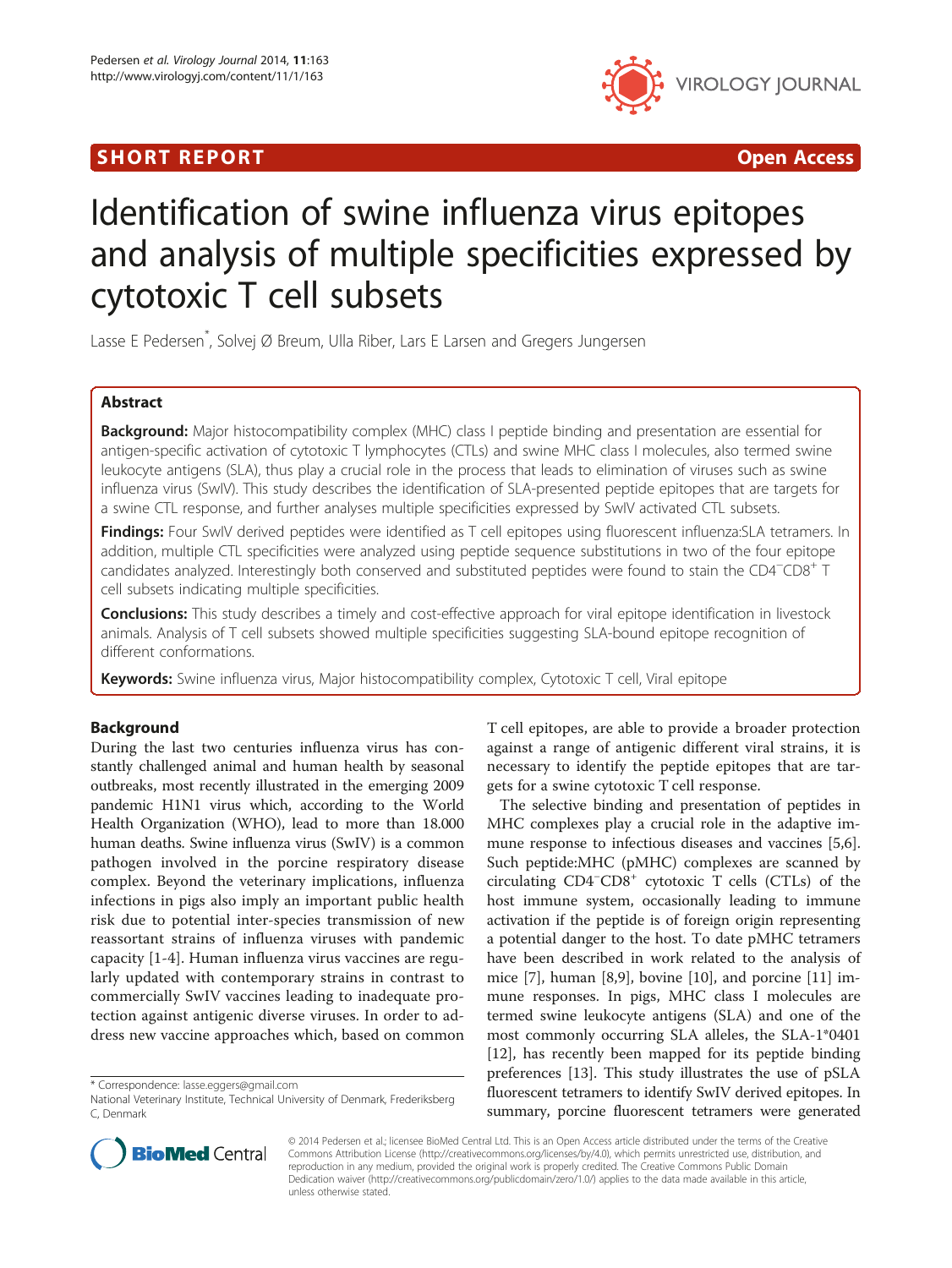with carefully selected influenza virus peptide ligands to measure immune responses against swine influenza virus after immunization of SLA class I matched pigs with inactivated virus.

## Methods

A total of 20 pigs were used in this study of which 16 expressed the SLA-1\*0401 class I molecule. All procedures of animal handling and experimentation were approved by the Danish Animal Experiments Inspectorate. Experimental animals received chemically  $(C_3H_4O_2)$  inactivated swine influenza A virus of different strains given in equal volumes of Freund's Incomplete adjuvant with 4 repeated immunizations at three-week intervals (Table 1). Initially, blood samples were collected from all pigs followed by SLA allele typing using PCR-SSP [\[14](#page-4-0)-[16](#page-4-0)]. Candidate SwIV epitopes were selected using in silico predictions for binding by the online available NetMHCpan algorithm [[17-19\]](#page-4-0), and combined with previously mapped preferences expressed by SLA-1\*0401 [[13\]](#page-4-0). Chosen candidate epitopes were then tested for SLA-1\*0401 binding affinity using a previously described immunosorbent assay [[20](#page-4-0)]. pSLA-1\*0401 based fluorescent tetramers were produced as described previously [[9](#page-4-0)], and porcine CD8<sup>+</sup> cytotoxic T cell labeling was analyzed by flow cytometry. APC- and  $BV_{421}$ -fluorochromes were used for labeling tetramers whereas PE-conjugated mAb against porcine CD8α (clone 76- 2-11, BD Pharmingen) and FITC-conjugated mAb against porcine CD4 (clone 74-12-4, BD Pharmingen) were used for additional cell surface staining.

## Results

Virally derived T cell epitopes in swine were identified by ex vivo analysis of candidate epitope peptides, based on in silico predictions and in vitro validation. Four influenza virus derived candidate epitope peptides (CTELKLSDY, GTEKLTITY, SSSFSFGGF, YVFVGTSRY)

and one synthetically designed reference peptide (ASYGAGAGY) were selected for analysis based on a prediction to be bound by the SLA-1\*0401 molecule. All selected peptides had NetMHCpan prediction rank scores of 1.00 or lower meaning that the peptide had a predicted affinity within the 1 percentile best candidates compared to a pool of 1,000.000 natural peptides (Table [2](#page-2-0)) [\[17](#page-4-0)-[19](#page-4-0)]. Following in vitro testing it was found that all four influenza virus peptides were bound with high affinity by the SLA-1\*0401 MHC class I molecule, and identified as T cell epitopes by ex vivo flow cytometry analysis using influenza:SLA tetramers. Positive samples were defined by a minimum threshold of 2-fold higher staining percentage compared to the negative background control, as previously set by others [[22\]](#page-4-0). Six of the 16 SLA-matched pigs were found to express activated CTL populations showing specificities against the SwIV peptides post immunization (Table [3\)](#page-2-0). SwIV tetramer staining above the 2-fold threshold ranged between 0.8 and 5.3% of the total CD4<sup>-</sup>CD8α<sup>high</sup> cell population depending on the different epitopes and animals (Table [3](#page-2-0), bold numbers). A specific T cell subset of 6.5% of the CD4<sup>-</sup>CD8α<sup>high</sup> population stained positive for the GTEKLTITY epitope as compared to the negative background control of 1.2% (Figure [1](#page-3-0)). In addition, substitutions were introduced in 50% of the epitope candidates to examine individual T cell subsets in regard to the expression of multiple T cell receptor (TCR) specificities. Interestingly both conserved and substituted epitope candidates were found to stain the CD4<sup>-</sup>CD8α<sup>high</sup> T cell subsets. Staining percentages of epitopes including amino acid substitutions compared to their respective immunization strain are marked by an asterix (Table [3](#page-2-0)).

## Discussion and conclusion

This study describes a timely and cost-effective approach for viral epitope analysis and identification in

Table 1 Influenza peptide epitopes and immunization strains

| SLA tetramer peptide epitopes |                            |                          |                                            | Immunization strains 1-5                         |                                                       |                                              |                                                 |                                            |
|-------------------------------|----------------------------|--------------------------|--------------------------------------------|--------------------------------------------------|-------------------------------------------------------|----------------------------------------------|-------------------------------------------------|--------------------------------------------|
|                               |                            |                          |                                            |                                                  |                                                       |                                              | 4                                               | 5                                          |
| SwIV<br>candidate<br>epitope  | Viral protein<br>of origin | AA position*<br>in virus | <b>Nucleotide</b><br>position*<br>in virus | A/swine/Den<br>mark/101310-<br>1/2011(H1N1pdm09) | A/swine/<br>Denmark/<br>101568-1/2011<br>$(H1pdmN2+)$ | A/swine/<br>Denmark/<br>19126/1993<br>(H1N1) | A/swine/<br>Denmark/<br>101490-3/2011<br>(H1N1) | A/swine/<br>Denmark/1037-<br>2/2011(H1N2†) |
| <b>CTELKLSDY</b>              | <b>NP</b>                  | 44-52                    | 130-156                                    | $^{+}$                                           | $^{+}$                                                | <b>CTELOLSDY</b>                             | $CTFI$ OI SDY                                   | <b>CTELOLSDY</b>                           |
| <b>GTEKLTITY</b>              | PB <sub>2</sub>            | 623-531                  | 1567-1593                                  | $^{+}$                                           | $+$                                                   | $^{+}$                                       | $^{+}$                                          | $^{+}$                                     |
| SSSFSFGGF                     | PB <sub>2</sub>            | 320-328                  | 958-984                                    | $^{+}$                                           | $^{+}$                                                | $^{+}$                                       | $^{+}$                                          | $^{+}$                                     |
| YVFVGTSRY                     | НA                         | 215-223                  | 643-669                                    | $^{+}$                                           |                                                       | <b>YVSVESSKY</b>                             | <b>YVSVVSSKY</b>                                | <b>YVSVVSSKY</b>                           |

Comparison of influenza virus candidate epitope sequences within the different viral strains used for immunizations. (+) SwIV candidate epitope sequence is 100% conserved in the viral strain used for immunization. (\*) Amino acid position relative to start codon in virus A/swine/Denmark/12687/2003, (†) reassortant swine influenza virus encoding a human-like N2 gene [[21\]](#page-4-0). Amino acids in bold mark substitutions in the sequence within the immunization strain compared to the respective candidate epitopes used for tetramer analysis.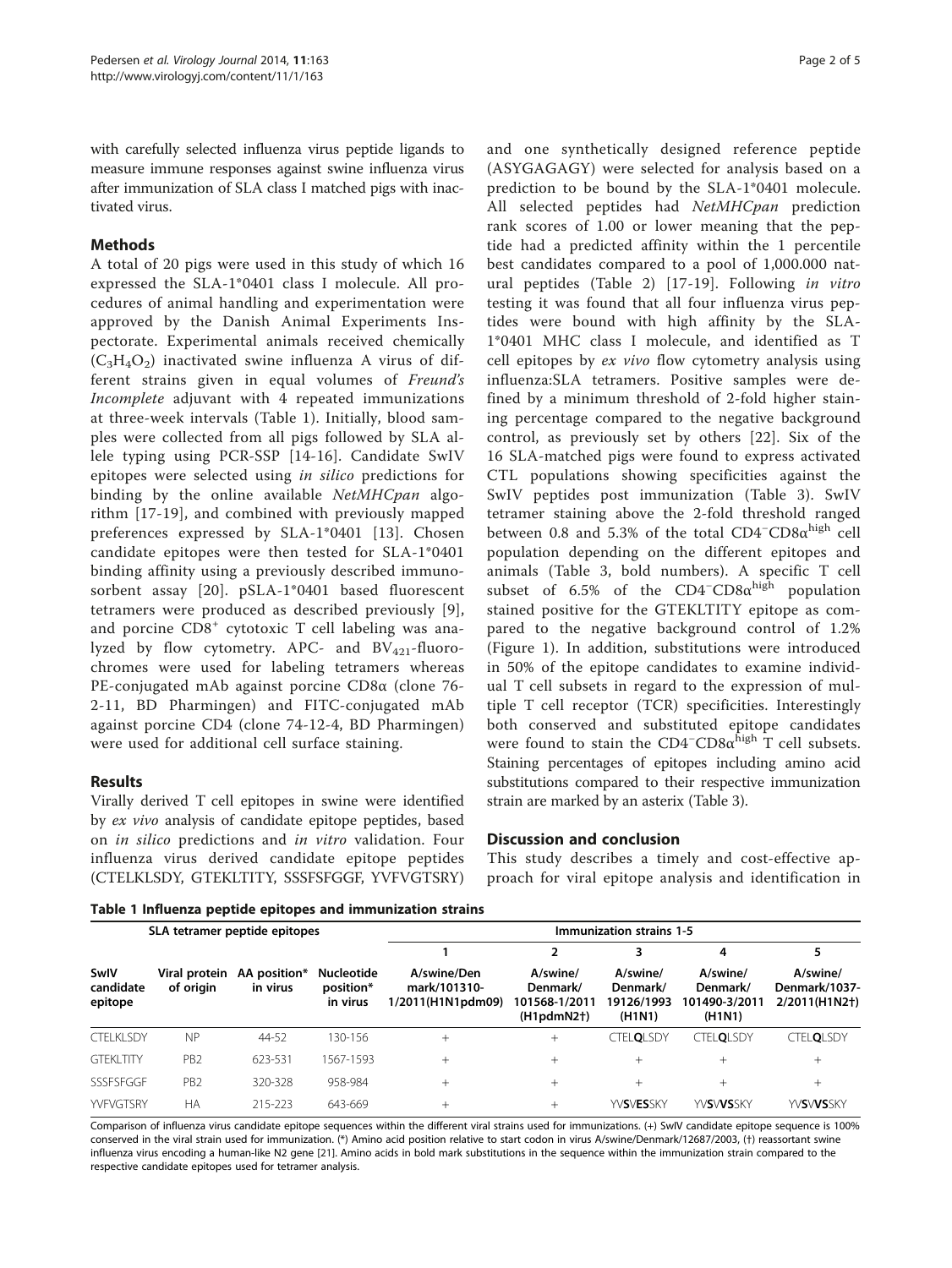## <span id="page-2-0"></span>Table 2 Peptide predictions and affinities

| Peptide sequence | NetMHCpan prediction rank | SLA-1*0401 affinity $K_D$ (nM) |
|------------------|---------------------------|--------------------------------|
| <b>CTELKLSDY</b> | 1.00                      | 16                             |
| <b>GTEKLTITY</b> | 0.80                      | 34                             |
| <b>SSSFSFGGF</b> | 0.80                      | 378                            |
| <b>YVFVGTSRY</b> | 0.10                      | 325                            |
| ASYGAGAGY        | 0.05                      | 19                             |

Peptide sequences selected for affinity analysis based on NetMHCpan prediction ranks and SLA-1\*0401 amino acid requirements for binding. The lower the K<sub>D</sub> value the higher the affinity for binding. Peptides having K<sub>D</sub> values <500 nM are considered as intermediate affinity ligands whereas a K<sub>D</sub> value <100 nM represents a high affinity binding peptide ligand.

#### Table 3 Influenza virus tetramer staining

| Animal ID/  | <b>Tetramer</b>  | Peptide substituted         | Frequency of tetramer (APC + BV421+) cells<br>(Tetramer + cells subtracted negative control) |  |
|-------------|------------------|-----------------------------|----------------------------------------------------------------------------------------------|--|
| SwIV strain | SwIV peptide     | from immunization<br>strain |                                                                                              |  |
|             | ASYGAGAGY        | Negative control            | 0.80(0.00)                                                                                   |  |
| 1/          | <b>CTELKLSDY</b> | No                          | 1.70(0.90)                                                                                   |  |
| 1           | <b>GTEKLTITY</b> | No                          | 1.90(1.10)                                                                                   |  |
|             | SSSFSFGGF        | No                          | 1.70(0.90)                                                                                   |  |
|             | YVFVGTSRY        | No                          | $1.60$ (0.80)                                                                                |  |
|             | ASYGAGAGY        | Negative control            | 0.60 (0.00)                                                                                  |  |
| 2/          | <b>CTELKLSDY</b> | No                          | 1.70(1.10)                                                                                   |  |
| 3           | <b>GTEKLTITY</b> | No                          | 1.50(0.90)                                                                                   |  |
|             | SSSFSFGGF        | No                          | 1.40(0.80)                                                                                   |  |
|             | YVFVGTSRY        | No                          | 1.50(0.90)                                                                                   |  |
|             | ASYGAGAGY        | Negative control            | 1.20(0.00)                                                                                   |  |
|             | <b>CTELKLSDY</b> | No                          | 6.30(5.10)                                                                                   |  |
| 4/          | <b>GTEKLTITY</b> | No                          | 6.50(5.30)                                                                                   |  |
| 3           | SSSFSFGGF        | No                          | 3.90(2.70)                                                                                   |  |
|             | YVFVGTSRY        | No                          | 5.80 $(4.60)$                                                                                |  |
|             | ASYGAGAGY        | Negative control            | 2.60(0.00)                                                                                   |  |
|             | <b>CTELKLSDY</b> | Yes                         | 5.80 (3.20*)                                                                                 |  |
| 6/          | <b>GTEKLTITY</b> | No                          | 5.80(3.20)                                                                                   |  |
| 3           | SSSFSFGGF        | No                          | 4.90 (2.30)                                                                                  |  |
|             | YVFVGTSRY        | Yes                         | 5.90 $(3.30*)$                                                                               |  |
|             | ASYGAGAGY        | Negative control            | 0.90(0.00)                                                                                   |  |
|             | <b>CTELKLSDY</b> | Yes                         | $3.00(2.10*)$                                                                                |  |
| 8/          | <b>GTEKLTITY</b> | No                          | 2.40(1.50)                                                                                   |  |
| 4           | SSSFSFGGF        | No                          | 1.90(1.00)                                                                                   |  |
|             | YVFVGTSRY        | Yes                         | $2.70(1.80*)$                                                                                |  |
|             | ASYGAGAGY        | Negative control            | 1.10(0.00)                                                                                   |  |
|             | <b>CTELKLSDY</b> | Yes                         | $2.80(1.70*)$                                                                                |  |
| 16/         | <b>GTEKLTITY</b> | No                          | 2.50(1.40)                                                                                   |  |
| 5           | SSSFSFGGF        | No                          | 2.30(1.20)                                                                                   |  |
|             | YVFVGTSRY        | Yes                         | $2.70(1.60*)$                                                                                |  |

Tetramer staining frequencies. Percentile numbers in bold show specific tetramer staining post background subtraction. The relative background staining has been defined for each animal by a negative control tetramer (ASYGAGAGY). Italic percentile numbers indicate non-specific staining. Percentages marked by an asterix (\*) indentify positive staining by influenza peptides which are sequence substituted compared to the respective immunization strains.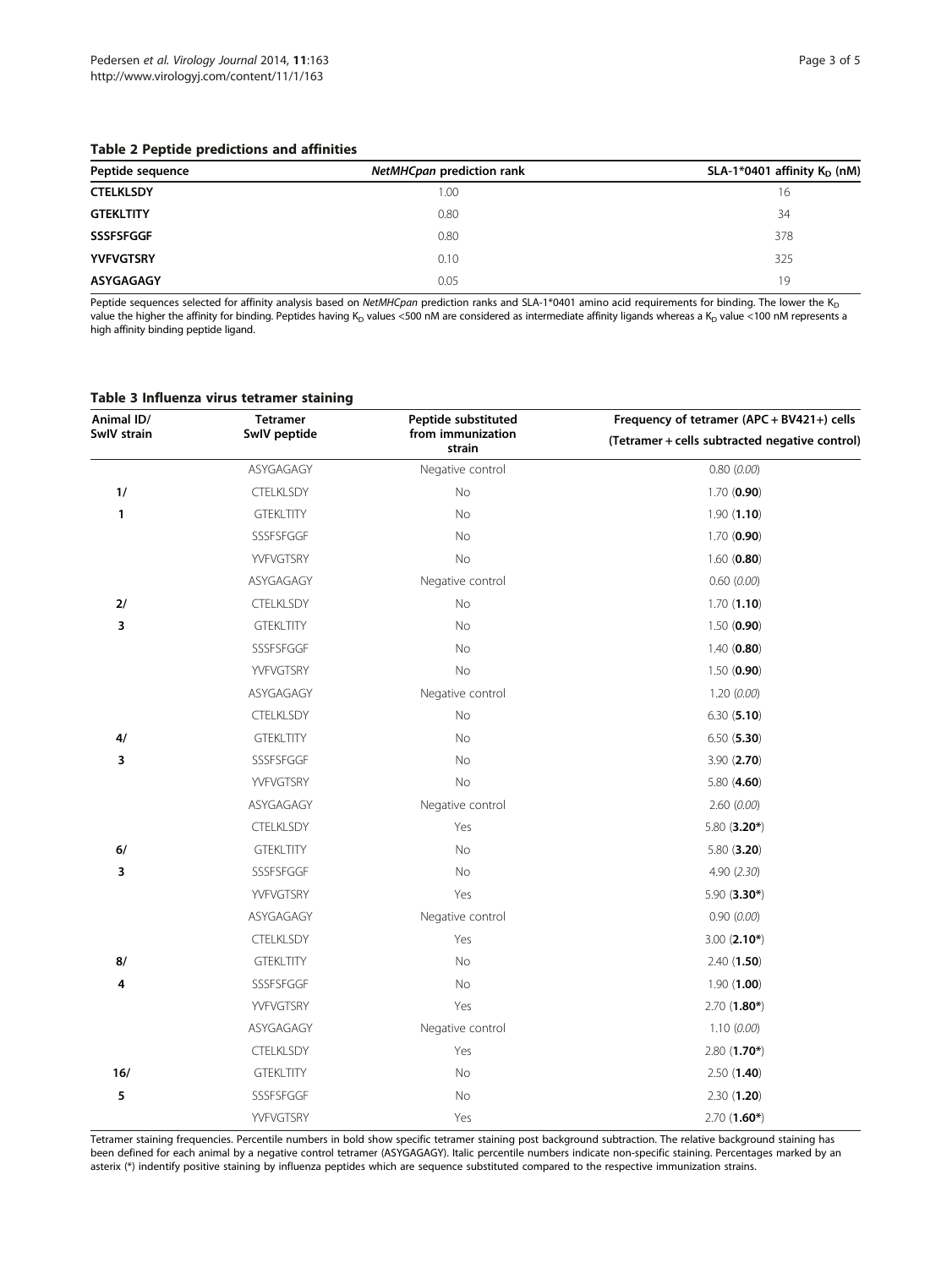<span id="page-3-0"></span>

livestock animals. In addition, we hypothesized CD8+ cytotoxic T cell subsets to possess multiple specificities. Interestingly, it was found that conserved as well as substituted epitopes positively stained T cell subsets suggesting SLA-bound epitope recognition of different conformations. These findings correlate with previous studies showing that CTL subsets expressing individual TCRs are capable of recognizing ligands of various conformations presented by the same MHC [[23,24](#page-4-0)].

In conclusion, the data and approaches described have great potential for future studies using the pig as a large animal model for viral epitope identification. Furthermore, by including sequence substituted MHC ligands in the analysis it was illustrated how CD4<sup>−</sup> CD8+ T cell subsets were capable of expressing multiple T cell receptor ligand specificities. Finally, identification of T cell epitopes conserved across all types, subtypes and strains of influenza viruses, and including mutations, can be valuable knowledge in terms of future vaccine design as well as in achieving a better understanding of the immune responses elicited by vaccination and natural infection.

#### Competing interests

The authors claim no conflict of interest in the publication of this information.

#### Authors' contributions

LEP performed the MHC class I low and high resolution typing, the peptide selection and in vitro affinity analyses, the production of SLA tetramers, the cell work and tetramer staining of porcine CD4<sup>--</sup>CD8<sup>+</sup> T lymphocytes, carried out the data analysis and drafted the manuscript. SØB did the sequencing and sequence alignments of viral strains and peptides used. URI supported the flow cytometry based tetramer staining and data analysis. LEL made substantial contributions to the conception and design of, and was responsible for, animal immunizations and boost. GJU made substantial contributions to the conception and design of the overall study and data analysis. All authors have read and approved the final manuscript.

#### Funding

The authors wish to acknowledge the Danish Council for Independent Research, Technology and Production Sciences for partly financial support of the study (274-09-0281).

#### Received: 17 March 2014 Accepted: 1 September 2014 Published: 6 September 2014

#### References

1. Kida H, Ito T, Yasuda J, Shimizu Y, Itakura C, Shortridge KF, Kawaoka Y, Webster RG: Potential for transmission of avian influenza viruses to pigs. J Gen Virol 1994, 75(Pt 9):2183–2188.